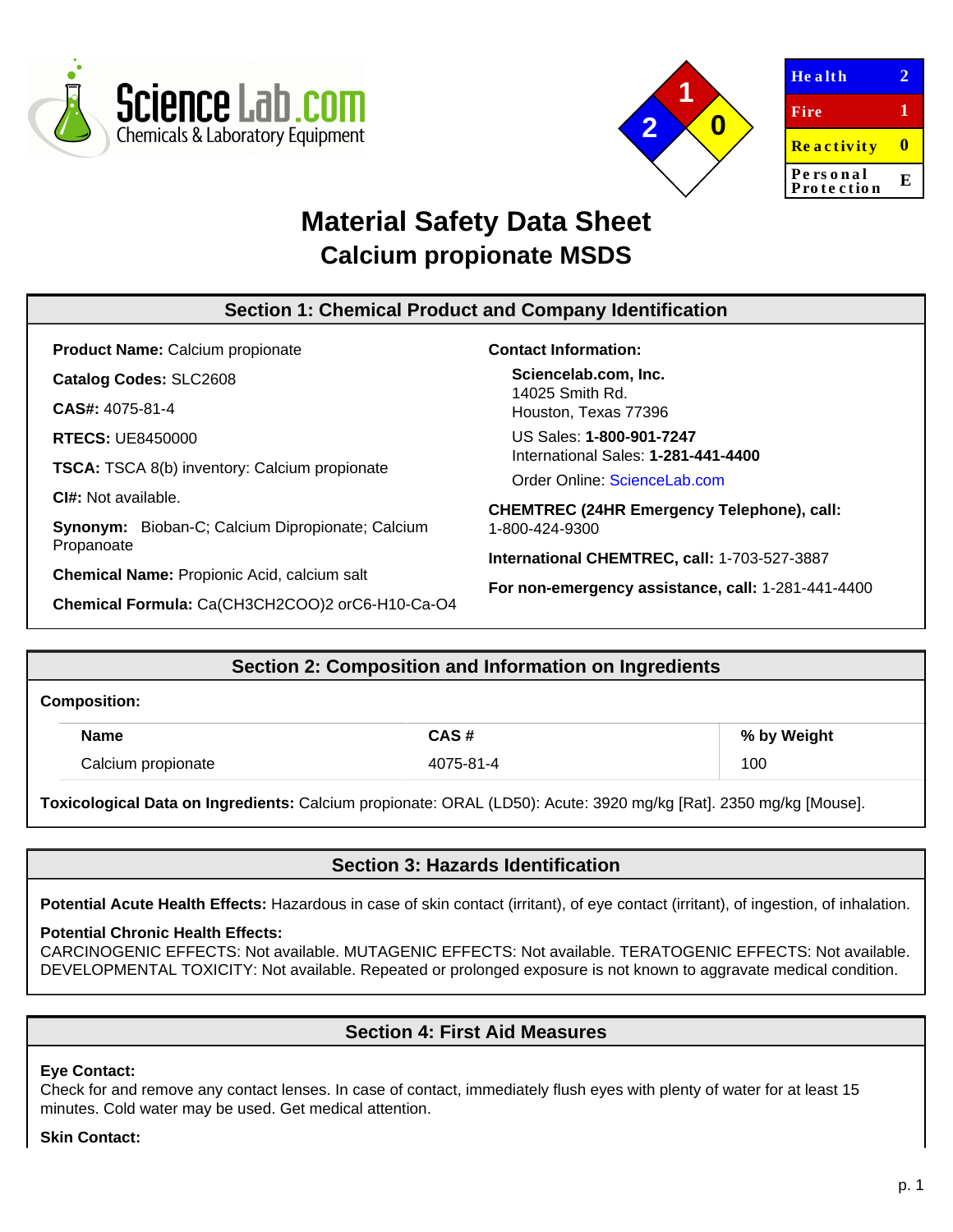In case of contact, immediately flush skin with plenty of water. Cover the irritated skin with an emollient. Remove contaminated clothing and shoes. Cold water may be used.Wash clothing before reuse. Thoroughly clean shoes before reuse. Get medical attention.

### **Serious Skin Contact:**

Wash with a disinfectant soap and cover the contaminated skin with an anti-bacterial cream. Seek medical attention.

### **Inhalation:**

If inhaled, remove to fresh air. If not breathing, give artificial respiration. If breathing is difficult, give oxygen. Get medical attention.

**Serious Inhalation:** Not available.

### **Ingestion:**

Do NOT induce vomiting unless directed to do so by medical personnel. Never give anything by mouth to an unconscious person. Loosen tight clothing such as a collar, tie, belt or waistband. Get medical attention if symptoms appear.

**Serious Ingestion:** Not available.

### **Section 5: Fire and Explosion Data**

**Flammability of the Product:** May be combustible at high temperature.

**Auto-Ignition Temperature:** Not available.

**Flash Points:** Not available.

**Flammable Limits:** Not available.

**Products of Combustion:** Some metallic oxides.

**Fire Hazards in Presence of Various Substances:** Slightly flammable to flammable in presence of heat.

### **Explosion Hazards in Presence of Various Substances:**

Risks of explosion of the product in presence of mechanical impact: Not available. Slightly explosive in presence of open flames and sparks.

#### **Fire Fighting Media and Instructions:**

SMALL FIRE: Use DRY chemical powder. LARGE FIRE: Use water spray, fog or foam. Do not use water jet.

### **Special Remarks on Fire Hazards:**

When heated to decomposition it emits acrid smoke and fumes. As with most organic solids, fire is possible at elevated temperatures

### **Special Remarks on Explosion Hazards:**

Fine dust dispersed in air in sufficient concentrations, and in the presences of an ignition source is a potential dust explosion hazard.

### **Section 6: Accidental Release Measures**

### **Small Spill:**

Use appropriate tools to put the spilled solid in a convenient waste disposal container. Finish cleaning by spreading water on the contaminated surface and dispose of according to local and regional authority requirements.

#### **Large Spill:**

Use a shovel to put the material into a convenient waste disposal container. Finish cleaning by spreading water on the contaminated surface and allow to evacuate through the sanitary system.

## **Section 7: Handling and Storage**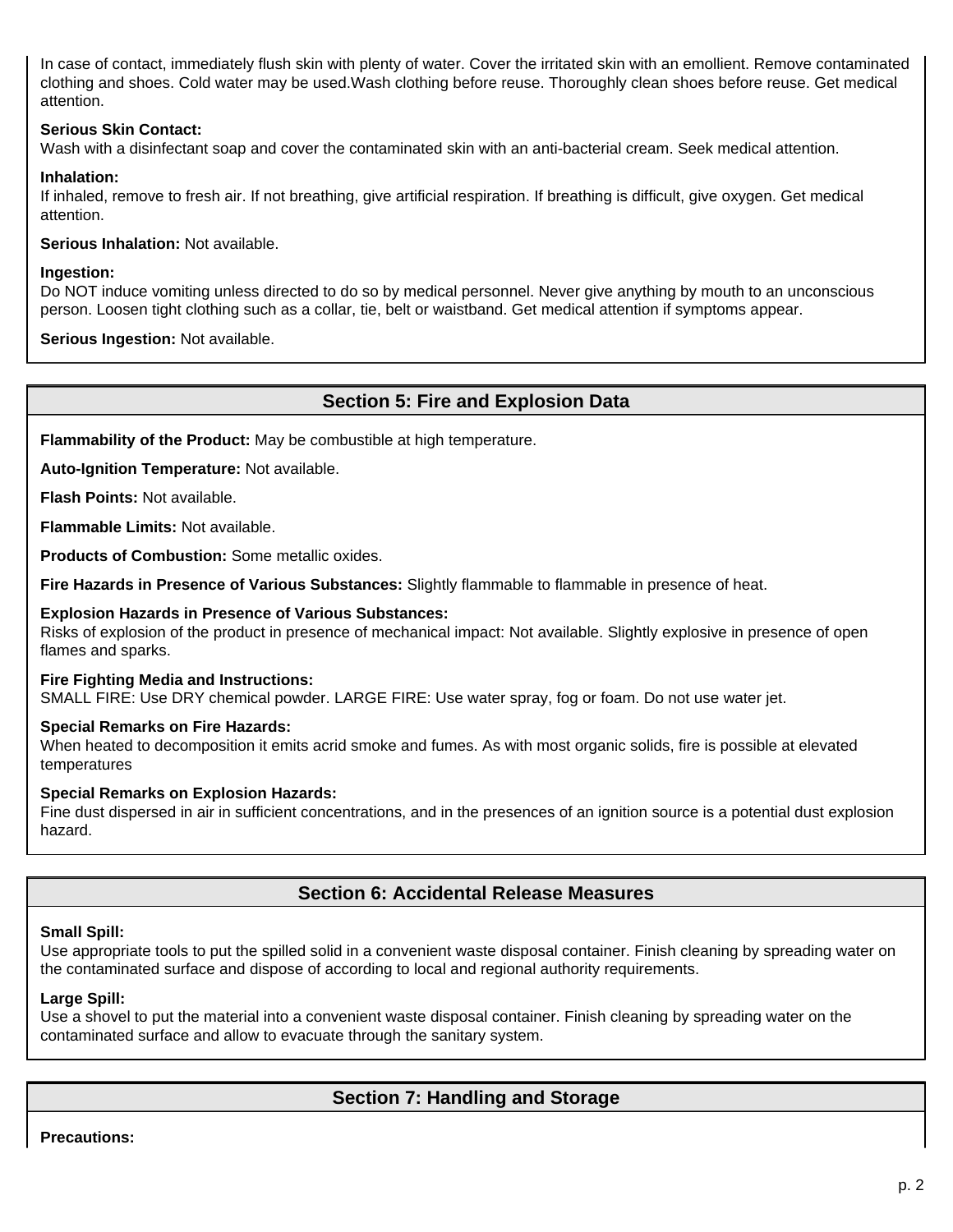Keep away from heat. Keep away from sources of ignition. Empty containers pose a fire risk, evaporate the residue under a fume hood. Ground all equipment containing material. Do not ingest. Do not breathe dust. Wear suitable protective clothing. In case of insufficient ventilation, wear suitable respiratory equipment. If ingested, seek medical advice immediately and show the container or the label. Avoid contact with skin and eyes. Keep away from incompatibles such as oxidizing agents.

**Storage:** Keep container tightly closed. Keep container in a cool, well-ventilated area.

### **Section 8: Exposure Controls/Personal Protection**

#### **Engineering Controls:**

Use process enclosures, local exhaust ventilation, or other engineering controls to keep airborne levels below recommended exposure limits. If user operations generate dust, fume or mist, use ventilation to keep exposure to airborne contaminants below the exposure limit.

### **Personal Protection:**

Splash goggles. Lab coat. Dust respirator. Be sure to use an approved/certified respirator or equivalent. Gloves.

### **Personal Protection in Case of a Large Spill:**

Splash goggles. Full suit. Dust respirator. Boots. Gloves. A self contained breathing apparatus should be used to avoid inhalation of the product. Suggested protective clothing might not be sufficient; consult a specialist BEFORE handling this product.

**Exposure Limits:** Not available.

# **Section 9: Physical and Chemical Properties**

**Physical state and appearance:** Solid. (Powdered solid.)

**Odor:** Not available.

**Taste:** Not available.

**Molecular Weight:** 186.22 g/mole

**Color:** White.

**pH (1% soln/water):** Not available.

**Boiling Point:** Not available.

**Melting Point:** Not available.

**Critical Temperature:** Not available.

**Specific Gravity:** Not available.

**Vapor Pressure:** Not applicable.

**Vapor Density:** Not available.

**Volatility:** Not available.

**Odor Threshold:** Not available.

**Water/Oil Dist. Coeff.:** Not available.

**Ionicity (in Water):** Not available.

**Dispersion Properties:** See solubility in water.

**Solubility:** Soluble in cold water, hot water.

# **Section 10: Stability and Reactivity Data**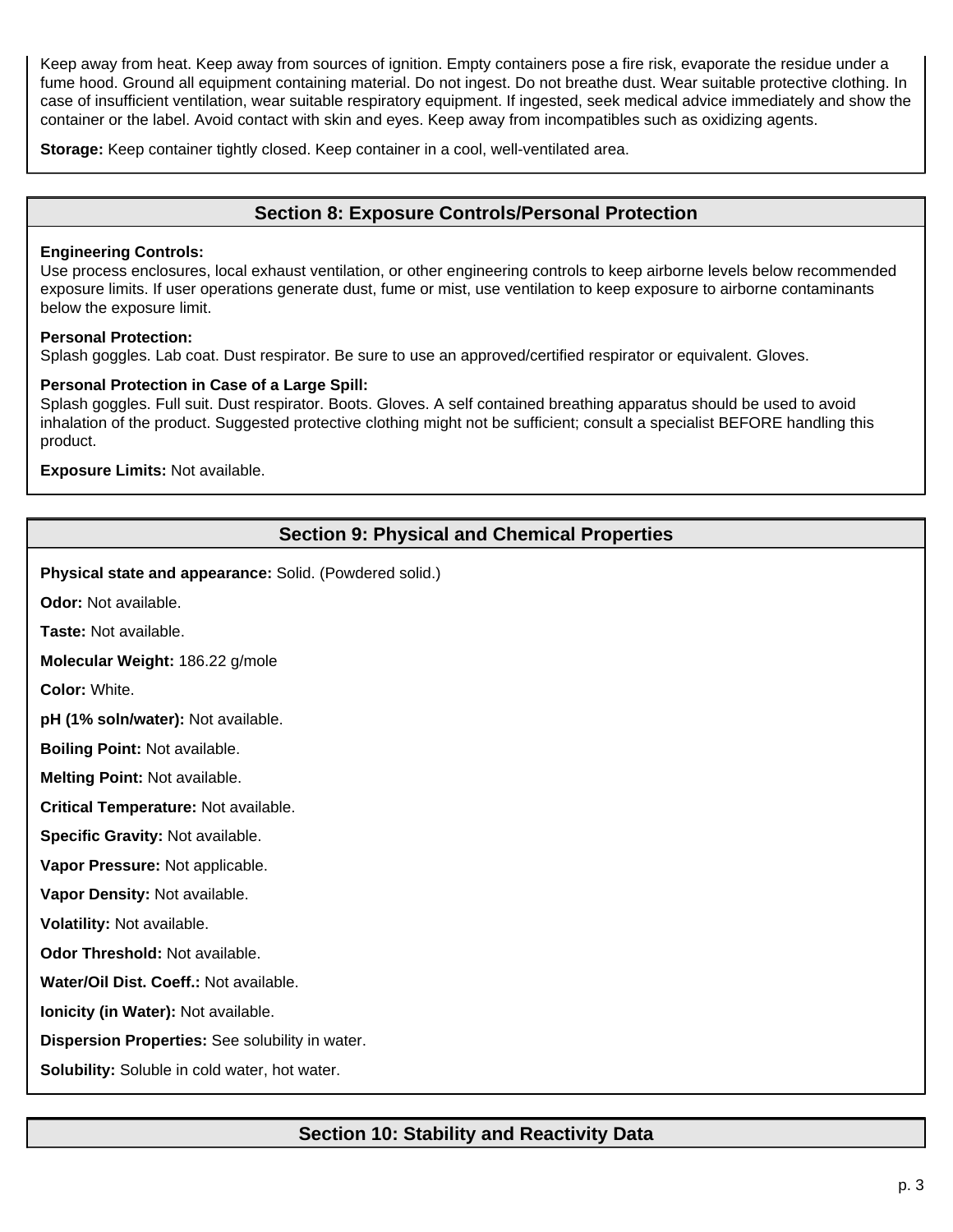**Stability:** The product is stable.

**Instability Temperature:** Not available.

**Conditions of Instability:** Excess heat, incompatible materials

**Incompatibility with various substances:** Reactive with oxidizing agents.

**Corrosivity:** Non-corrosive in presence of glass.

**Special Remarks on Reactivity:** Not available.

**Special Remarks on Corrosivity:** Not available.

**Polymerization:** Will not occur.

# **Section 11: Toxicological Information**

**Routes of Entry:** Inhalation. Ingestion.

**Toxicity to Animals:** Acute oral toxicity (LD50): 2350 mg/kg [Mouse].

**Chronic Effects on Humans:** Not available.

**Other Toxic Effects on Humans:** Hazardous in case of skin contact (irritant), of ingestion, of inhalation.

**Special Remarks on Toxicity to Animals:** Not available.

**Special Remarks on Chronic Effects on Humans:** Not available.

**Special Remarks on other Toxic Effects on Humans:**

Acute Potential Health Effects: Skin: May cause skin irritaiton. Eyes: Causes eye irritation. Inhalation: May cause respiratory tract irritation. Ingestion: Ingestion of large amounts may cause gastrointestinal tract irritation.

### **Section 12: Ecological Information**

**Ecotoxicity:** Not available.

**BOD5 and COD:** Not available.

**Products of Biodegradation:**

Possibly hazardous short term degradation products are not likely. However, long term degradation products may arise.

**Toxicity of the Products of Biodegradation:** The product itself and its products of degradation are not toxic.

**Special Remarks on the Products of Biodegradation:** Not available.

# **Section 13: Disposal Considerations**

### **Waste Disposal:**

Waste must be disposed of in accordance with federal, state and local environmental control regulations.

### **Section 14: Transport Information**

**DOT Classification:** Not a DOT controlled material (United States).

**Identification:** Not applicable.

**Special Provisions for Transport:** Not applicable.